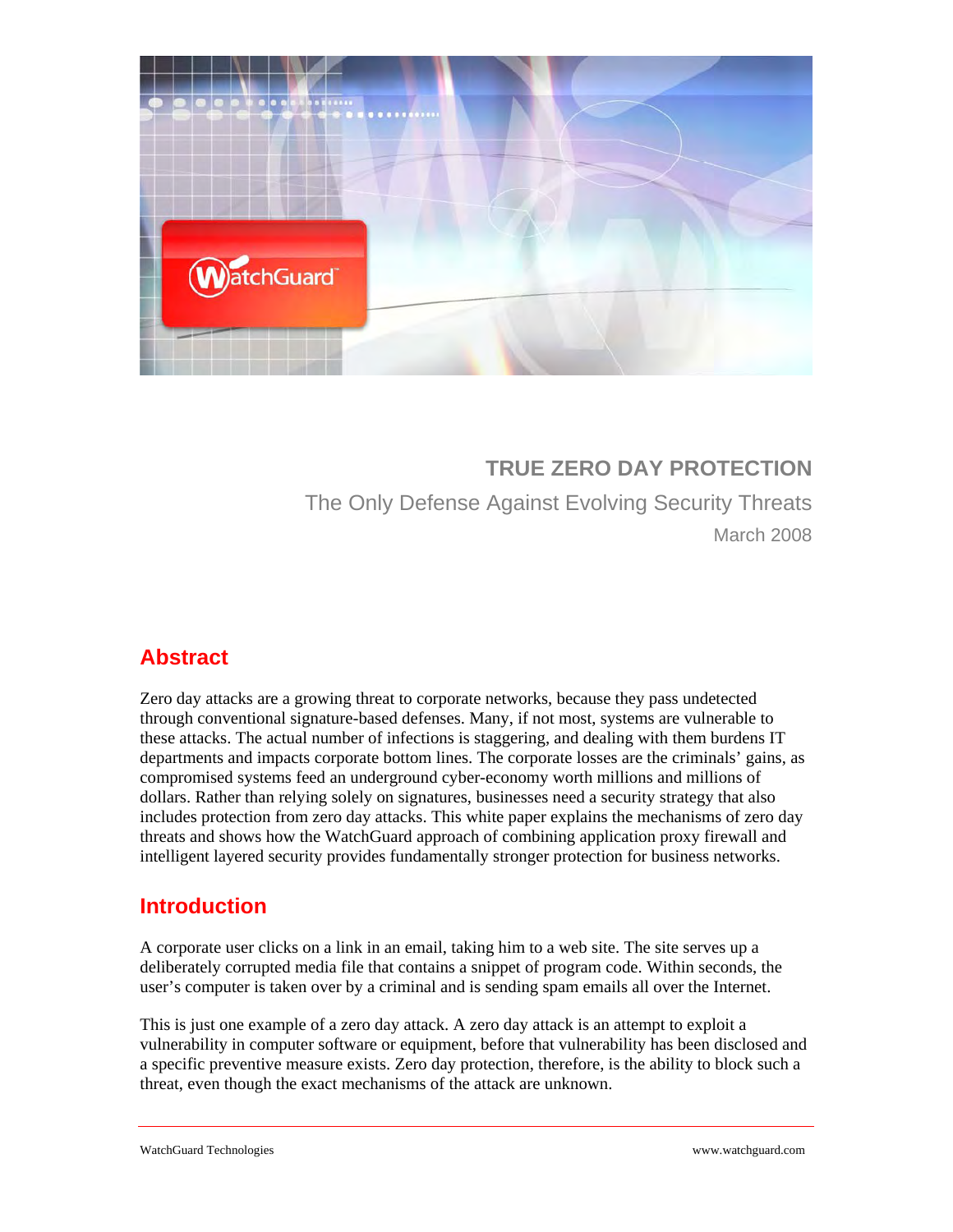"Black hat" hackers are becoming incredibly sophisticated at finding new vulnerabilities and exploiting them before the security community can react. It can take less than a second to compromise a single machine. A zero day worm that exploits a previously undiscovered but widely prevalent security hole can propagate across hundreds of thousands of Internet-connected machines within a few hours. Consider the following examples:

**Code-Red worm, July 19, 2001.** More than 359,000 computers were infected in less than 14 hours. At the peak of the outbreak, more than 2,000 new hosts were infected each minute. $<sup>1</sup>$  $<sup>1</sup>$  $<sup>1</sup>$ </sup>

**SQL Slammer, July 25, 2003.** At least 75,000 machines were infected, 90 percent of them within the first ten minutes. $2^2$  $2^2$ 

**Storm Worm, January 2007.** Storm spawned a "botnet" of remotely controlled zombie machines, each capable of spreading constantly mutating infections to others through various means. In effect, each variant represented a new zero day attack. By year's end, one source estimated the botnet's size at over 1.8 million infected computers worldwide.<sup>[3](#page-9-1)</sup> The Storm botnet remains a highly active, virulent, and worrisome threat.

True zero day protection has to work from day zero, hour zero, minute zero.

## **Conventional Defenses and the Zero Day Threat**

Most security vendors build their detection strategies around signatures, which are essentially the "fingerprints" of the computer code used to launch an attack. While signatures are a useful element of defense, *any scheme that relies on signatures alone cannot claim to offer true zero day protection.* 

The moment an exploit has been released into the wild, security companies that rely on signatures are in a race to obtain samples, build a signature, then test, package, and distribute it. The time from the first attack until the end users have installed the protective signature is termed the "window of vulnerability."

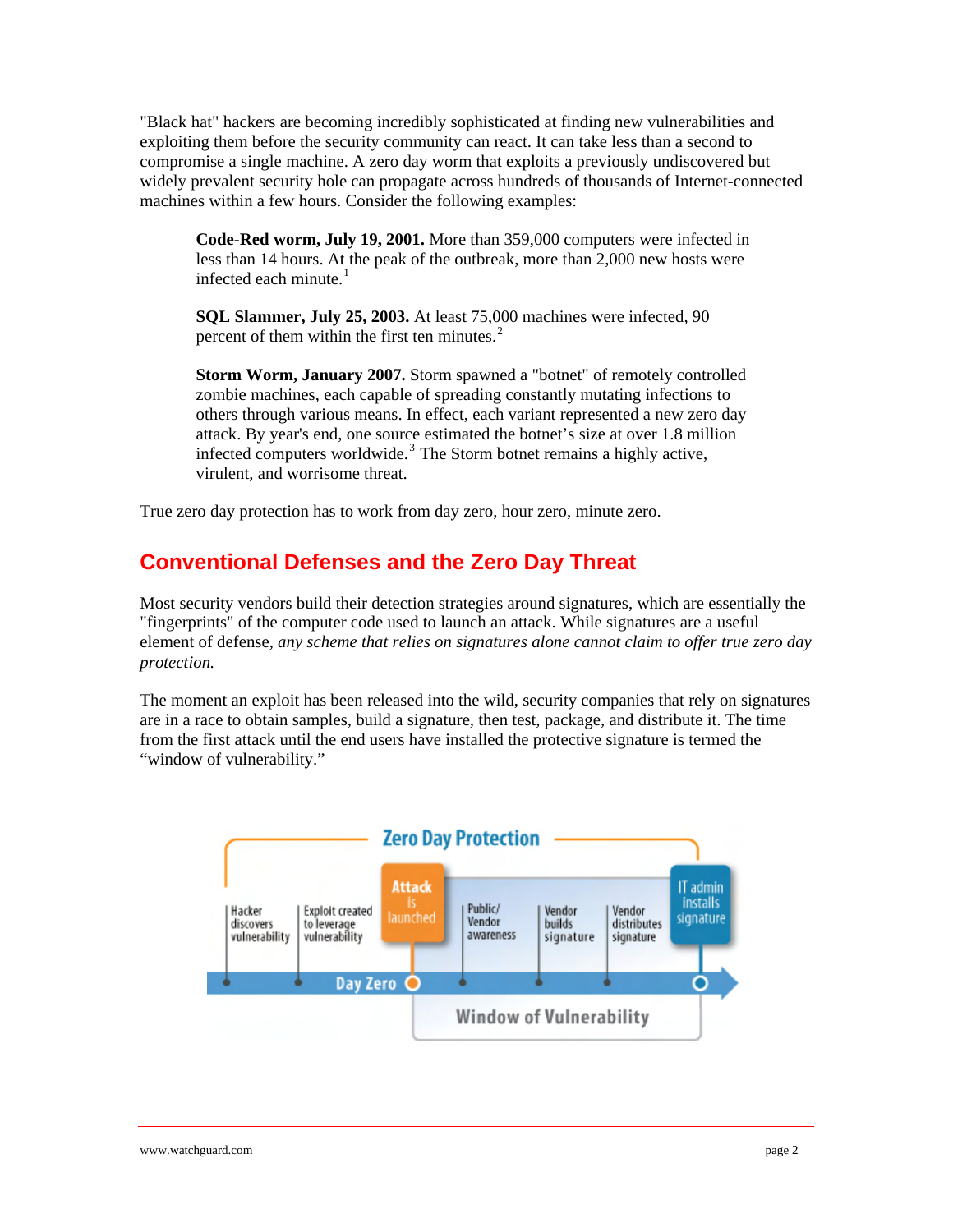In the best-case scenario, creating and testing a signature can take hours. Fully closing the window by installing the signature can take days, and depends ultimately on the vigilance of end users. However:

- The most virulent Internet worms spread in minutes, not hours or days
- Malware authors have learned how to make their code self-mutating, requiring constant development of new signatures
- Criminals have learned that if their efforts fly under the radar, they can delay discovery of the vulnerability and avoid signature-based security entirely

The Computer Security Institute, which publishes an annual report on the state of network security, concluded in its report for 2007 that given the evolving state of malware, reliance on signatures was leaving defenses "increasingly permeable."<sup>[4](#page-9-1)</sup>

# **Zero Day Threats: The Harsh Realities**

The popular image of a hacker is a teenager, holed up in his bedroom at his parents' home, launching attacks so he can brag about them to his online hacker buddies. Sorry to say, the black hats have grown up. They are organized gangs. They hide behind an array of ever-changing Internet addresses to elude detection, and many work out of foreign countries.

### **Means, Motive … and Plentiful Opportunities**

The potential for zero day attacks lurks everywhere. The National Vulnerability Database, sponsored by the Department of Homeland Security's National Cyber Security Division, listed more than 29,000 Common Vulnerabilities and Exposures (CVEs) as of January 2008. This database is a comprehensive library of vulnerabilities uncovered by "white hat" security researchers. On average, there are 1[5](#page-9-1) new CVEs added per day.<sup>5</sup>

From web browsers and media players to office applications and corporate databases, nearly every type of application has been revealed to have some vulnerability. How do the black hats take advantage of them to compromise machines? Here are some common avenues:

- **Tricking users into opening executable files** masquerading as other file types, sent via email or instant messaging
- **Directing users to visit web sites** that spread infections (drive-by downloads)
- **Sending carefully crafted documents** that contain executable code, taking advantage of application vulnerabilities that allow the code to run (buffer overflow attacks)

For the small to medium-size enterprise (SME), one new hacker technique is especially alarming – the use of personal information, often found on social networking sites, to target individuals within the organization. Vulnerabilities in common office applications allow attackers to send infected documents, seemingly of business value, with enough insider information to prompt the target to open them. In one survey, 32% of respondents said they had experienced a targeted attack directed at their industry or their organization.[6](#page-9-1)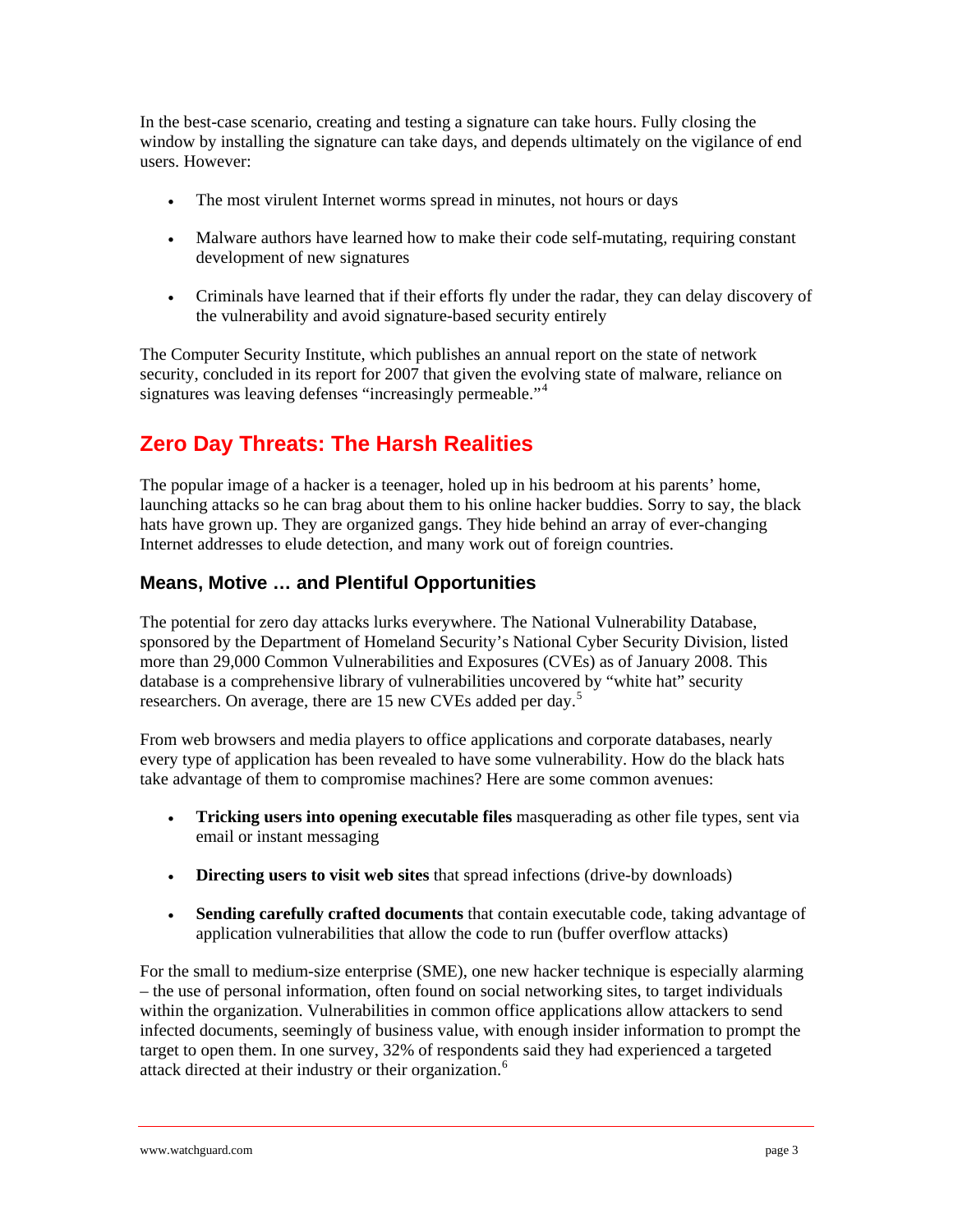### **Quantifying the Risk**

Compromised machines aren't just theoretical. They're a reality. The Microsoft Spyware Removal tool removed malware from more than 8 million computers during the first half of 2007. The infection rate had more than doubled compared to  $2006$ .<sup>[7](#page-9-1)</sup>

ShadowServer, an all-volunteer group of security professionals, tracks botnet activity. As of January 2008, they were tracking more than 2,000 command-and-control servers controlling more than 200,000 zombie machines owned by unsuspecting users.<sup>[8](#page-9-1)</sup> Symantec reported that during the first half of 2007, more than 5 million distinct computers became bot-infected at some point.<sup>[9](#page-9-1)</sup>

No business, regardless of size, is immune. A 2007 survey of security practitioners representing organizations of every size revealed that:<sup>[10](#page-9-1)</sup>

- 52% reported virus incidents
- 25% experienced denial-of-service (DoS) attacks
- 21% uncovered bots within the organization
- 13% detected system penetration
- 10% reporting password sniffing
- 10% suffered web site defacement
- 06% encountered an exploit of their organization's DNS server

This survey was skewed to a population that is more security conscious than the norm. It is likely that the numbers are even higher at organizations that adopt a "see no evil, hear no evil" approach.

### **Costs and Impacts**

The expense in time required to clean infected machines is immense. There are no automated tools or documented steps for cleanup after a zero day attack. Especially when hackers use rootkit techniques, which bury the evidence of their work deep within the operating system, the smartest course is usually to reinstall the operating system and restore files from the last successful backup.

In the meantime, workplace productivity suffers. In one survey, over a six-month period more than one in four users reported their productivity was impacted by an infection, with productivity declines between 21 and 32 percent.

Even more alarming, those users on average waited more than 18 working hours to have the infection repaired.<sup>[11](#page-9-1)</sup> The legal liability for companies harboring infected machines on their networks is an emerging area of law. It is a special concern when those machines contain or access confidential data.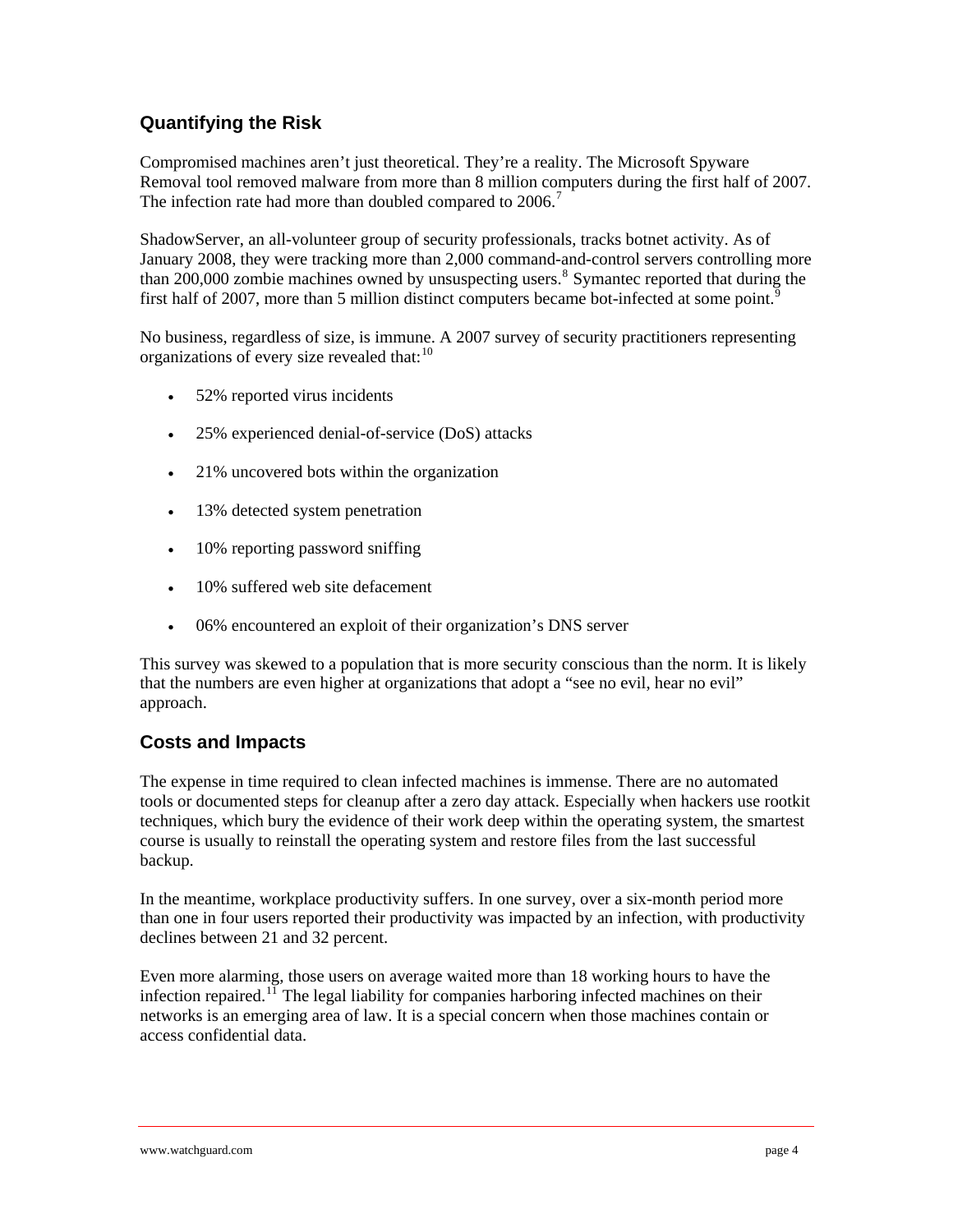#### **What Do the Black Hats Want?**

An entire underground economy has risen around compromised machines. Access to "owned" servers, services for launching "phishing" schemes, rental botnets for spam runs, and malware creation services are all advertised for a fee. These in turn support a marketplace for stolen identities, compromised bank accounts, and credit card numbers. One study tracked activity on an underground server and found more than \$1.5 million in transactions over a 24-hour period in one trading channel alone.

To service this underground economy, the hacker is usually not after the data on the computer, but the computer itself and the ability to control it. It could be used as a platform for launching attacks on other, higher-value computers. Or more likely, the aim is to add the computer to a botnet, as a tool for all kinds of criminal schemes.

Hackers have become incredibly sophisticated at hiding their tracks, and typically the only visible sign that a machine has been compromised is a slight slowdown. If the exploit is successful, a hacker can have control of the machine in milliseconds. Typically, the first step after gaining control is to patch the machine's vulnerabilities to improve its security posture. The hacker isn't doing the victim any favors; simply securing ownership by locking out the competition.

### **Mounting an Effective Defense**

Zero day attacks that routinely bypass signature-based detection are especially valuable to the criminal hacker. WatchGuard firewalls enforce security in an entirely different way. Signatures are a secondary element of a multi-layered defense. The twin pillars of WatchGuard's zero day protection strategy are:

- Application proxy firewall
- Multi-faceted detection strategy termed *intelligent layered security*

Understanding how these defenses work separately and in concert is the key to understanding how true zero day protection can be achieved.

# **Application Proxy Firewall**

WatchGuard was an industry pioneer in implementing application proxy technology in a firewall appliance. Even though there are hundreds and hundreds of firewall vendors, WatchGuard remains one of the handful that use an application proxy.

### **The Traditional Approach: Packet-Based Firewalls**

The first firewalls were deployed at large enterprises that needed to handle large amounts of traffic. These first firewalls were packet filters. Packet filters do not process packets as intensively as an application proxy, so they are simpler to design and inherently faster. Despite advances in hardware and processing speed, well-known firewall vendors still rely on their legacy packet-based designs.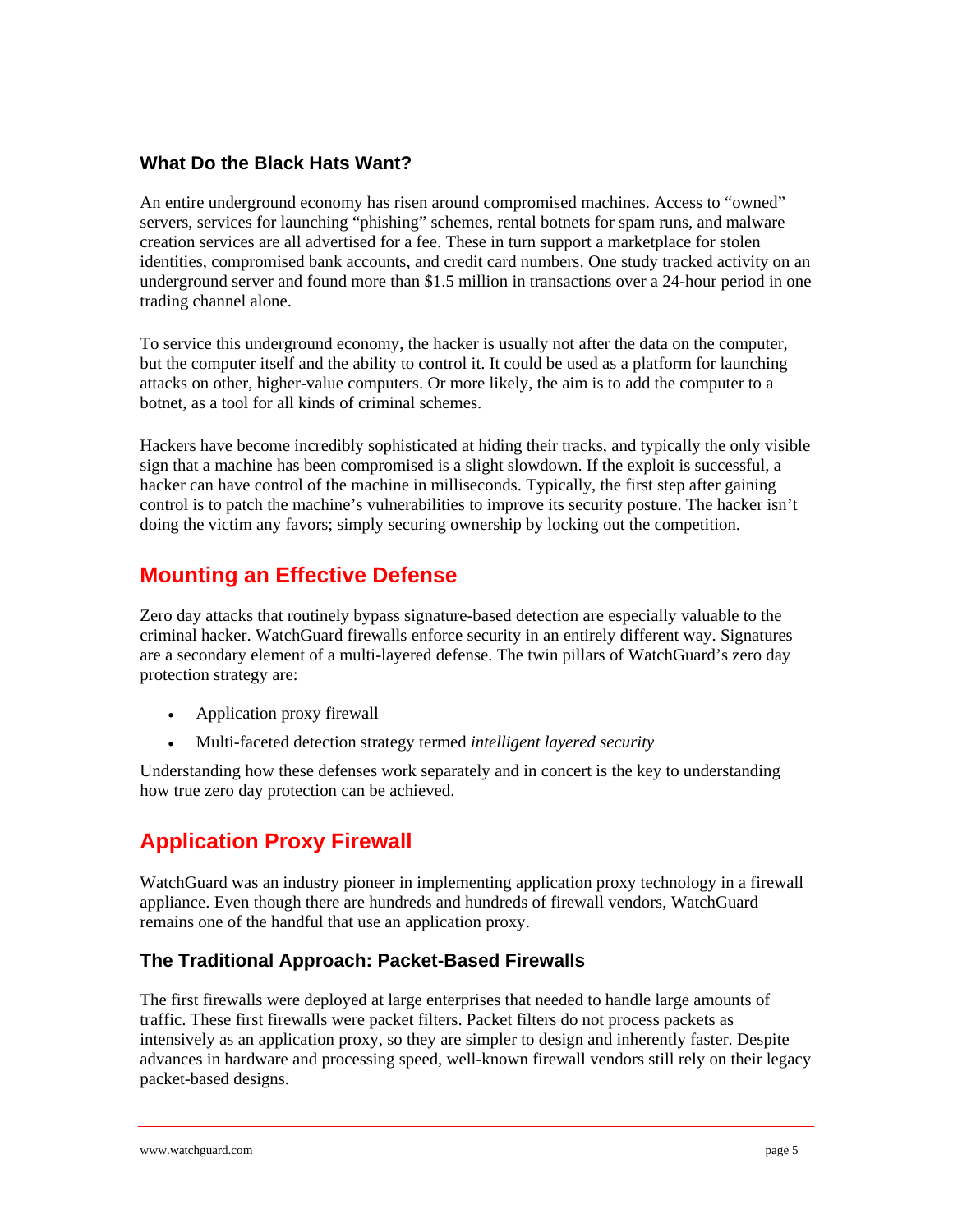To understand a packet filter, consider a packet: a set of data bytes, assembled into a compact bundle for routing over the Internet. Each packet begins with a header that contains information about the contents including:

- Internet address of the sender
- Internet address of the recipient
- Protocol being used
- For most protocols, a port number that the receiving computer uses to direct the packet to the correct application

A packet filter firewall looks at the information in the header. It checks the source, destination, protocol, and port number and if the combination is allowed, it forwards the packet. Most home routers contain packet filter firewalls.

### **Stepping Up Security: Stateful Inspection and Signatures**

A stateful inspection firewall is a packet-based firewall that doesn't just look at the packets individually, but understands what a correct sequence of packets should look like. It understands the state of each connection, and drops packets that are out of logical sequence. Most businessclass firewalls are of the stateful inspection type.

For added protection that looks at the data within each packet, some firewall vendors depend on signatures alone. This reactive approach is flawed in dealing with zero day attacks because:

- A signature is written after the exploit is known, which could take anywhere from hours to weeks, or perhaps never if the exploit is uncommon
- Until a signature is applied, systems are highly vulnerable as there is no secondary defense; security is only as strong as the last signature update
- Many end users take an "if it ain't broke, don't fix it" approach to critical network components such as firewalls, and do not patch and update them regularly

### **Taking a Deeper Look: Application Proxy Firewall**

While packet filters look for bad things and filter them out, application proxy firewalls take the opposite approach. They are designed to recognize good traffic, allow it, and block everything else. This approach blocks whole classes of attacks. As one simple example, a number of FTP servers have vulnerabilities associated with the DELE (delete) command, which could lead to outside control of the machine. The WatchGuard application proxy does not recognize use of the DELE command as legitimate traffic – in fact, it protected against those attacks years before specific vulnerabilities were even known.

To obtain this level of protection, an application proxy firewall doesn't simply look at the packet as it flies by. It disassembles the packet, rebuilds and re-sends it. It is called a "proxy" because it handles the connections on behalf of the source and destination machines. At the endpoints, the session proceeds as though each machine is communicating directly with the other. In fact, each is communicating with the firewall.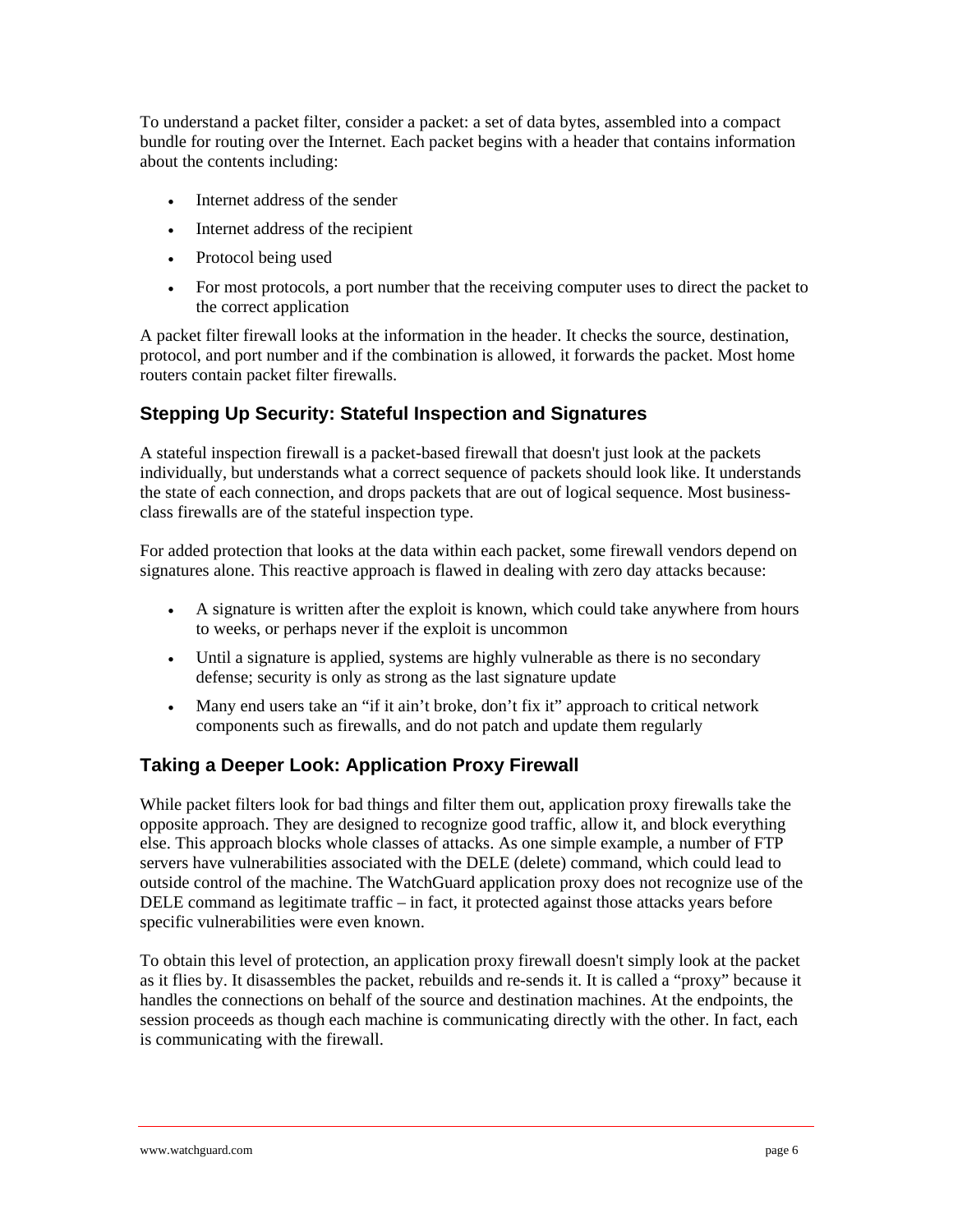An application proxy is more processor-intensive than a packet-based firewall. Delivering the benefit of an application proxy with full-speed network performance calls for more than bruteforce processing. It requires strategic design. (See *Intelligent Layered Security*, next section.)

The critical security difference between a packet-based and application proxy firewall is easily understood by looking at the seven-layer OSI model. The OSI model is fundamental to modern networking, and governs how data is packaged. A packet inspection firewall can only take action based on the first three layers of the model. A stateful inspection firewall adds the transport layer. An application proxy firewall has the capability to inspect all seven layers and take action based on the topmost application layer, where most zero day threats reside.



An application proxy makes decisions based on information that packet-based firewalls do not even consider. This includes checks such as:

- Is the packet formatted properly for this protocol?
- Does it contain unknown types of content that could be malicious (.exe files, .scr files, other executable types – even if they have been renamed)?
- Does it contain non-ASCII characters?
- Does it contain dangerous commands?
- Is the amount of data too long for this protocol?
- Does the pattern suggest a potential attacker looking for information about internal systems?

Most significantly, the WatchGuard proxy checks for and validates compliance with Internet standards for the protocol being used (RFC compliance). Whole classes of vulnerabilities, such as buffer overflow attacks, violate standards in some way and the application proxy eliminates the need for many signature checks by enforcing compliance.

The WatchGuard proxy's understanding of applications and protocols is so thorough that if a packet contains benign abnormalities that aren't a security concern, it can rebuild the packet to proper specification before sending it on.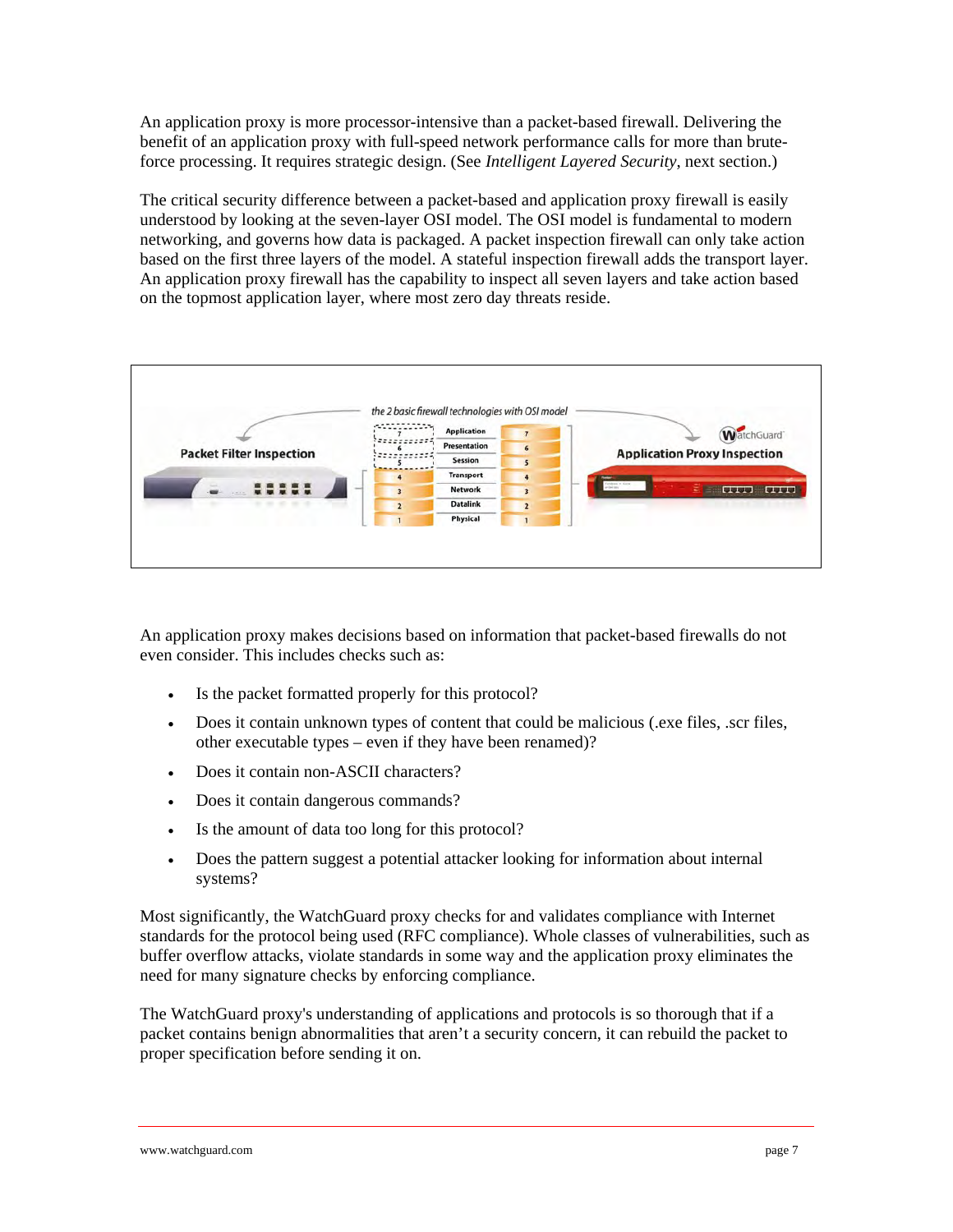## **Intelligent Layered Security**

Typically, packet-based firewalls check for simple anomalies in the headers or connection, test against a set of signatures, and forward the packet. With a WatchGuard firewall, each connection and packet goes through a series of checks, beginning with the simplest checks first, working from the bottom to the top of the seven-layer OSI model. Any check can strip or modify pieces of the packet, or deny or drop it to eliminate the need for further processing. For the few malicious packets that can survive the gauntlet, signatures at the application layer mop them up.

The intelligent layered security approach allows a WatchGuard firewall to deliver the full zero day protection of an application proxy, with limited impact on network performance. Depending on the port and protocol, only a few checks are needed for most packets. Just a small percentage call for the full scrutiny of layer-seven inspection, augmented by WatchGuard signatures.

The WatchGuard signatures capture specific threats carefully crafted by the black hats to masquerade as benign traffic. For traffic leaving the network, signatures are used mainly to detect and block traffic from machines infected with spyware or bot software, sending rogue instant messages, or participating in peer-to-peer file sharing. For traffic coming into the network, the signatures mainly protect against specific threats aimed at servers that can't be detected by the proxy, such as cross-site scripting or SQL injection.

Most of the other broad classes of threats are effectively trapped without signatures by the first six layers below.



For maximum security, any layer can place the incoming Internet address in the firewall's blocklist – a "penalty box" for misbehaving connections. With this autoblock capability enabled, a WatchGuard firewall drops all further packets from that address for a period of time. This adds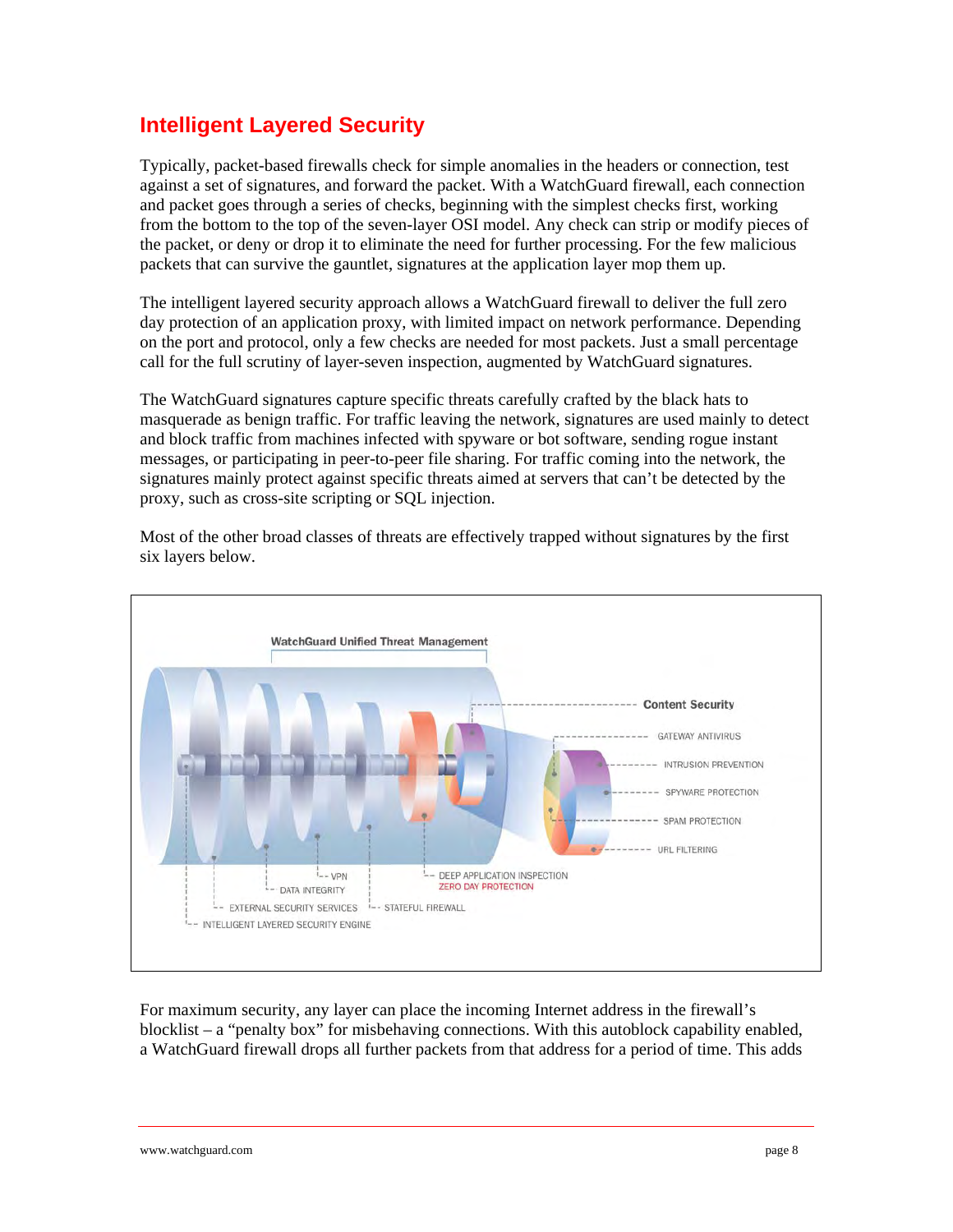an especially effective element for enforcing zero day security, since few hacking attempts – even previously unknown ones – can proceed without triggering suspicion at some level.

In addition, all firewalls must leave some ports open. These open ports allow access to universal services such as web or email. An attacker probing the open ports for vulnerable servers and services is one of the first signs of an intrusion. A WatchGuard firewall set to autoblock not only denies the probe, but might also send back a response that reports the target doesn't exist. In fact, white hats typically find it difficult or impossible to do a penetration test or security audit of a network protected by a well-configured WatchGuard firewall.

#### **Out on the Border**

Think of a packet passing through a firewall as a vehicle at a border crossing. A packet inspection firewall can ask the driver where he's coming from, where he's going, and what he's going to do when he gets there. A stateful inspection firewall does a little more  $-$  it can also consider the flow of the conversation, and whether something doesn't seem quite right. If the firewall applies signatures, it can look inside the car, and compare what it sees against a list of contents deemed illegal.

A WatchGuard application proxy firewall with intelligent layered security conducts the same conversation. Then it opens the glove box, pops open the hood, and looks under the seats. It looks for loose screws or false panels. At any point along the way, if it finds anything suspicious, it halts the inspection and denies entry. If necessary, it disassembles parts of the car, tearing it completely apart if it has to. Then, if everything is legal, it puts the car back together and sends it on its way, running better than ever before. All in much, much less than the blink of an eye.

### **Meeting the Zero Day Challenge**

Security is a balancing act between access and security. The most secure network is one that no one can access. At the other extreme, unlimited access is a strategy for disaster. Striking the right balance is a task for IT personnel who understand their organization's needs for effective defense, weighed against the needs of their users.

This is the only approach that can rise to the challenge of the today's hackers. They are incredibly resourceful, technically skilled, and handsomely rewarded for their efforts. They are constantly refining their techniques, and their attacks are swifter and stealthier than even before. A conventional reactive security stance, based on packet filters and signatures, is powerless against the new generation of sophisticated zero day attacks.

Thwarting zero day attacks calls for a proactive security posture that detects and blocks attacks at multiple levels, looks deep into the application layer when necessary, and allows only known good traffic to pass. A firewall that meets those requirements is not only highly protective right out of the gate, but can also be tuned to achieve zero day protection while balancing organizational needs for security and access.

WatchGuard firewalls deliver that protection. For more information about WatchGuard security solutions, visit us at [www.watchguard.com,](http://www.watchguard.com/) or contact your reseller.